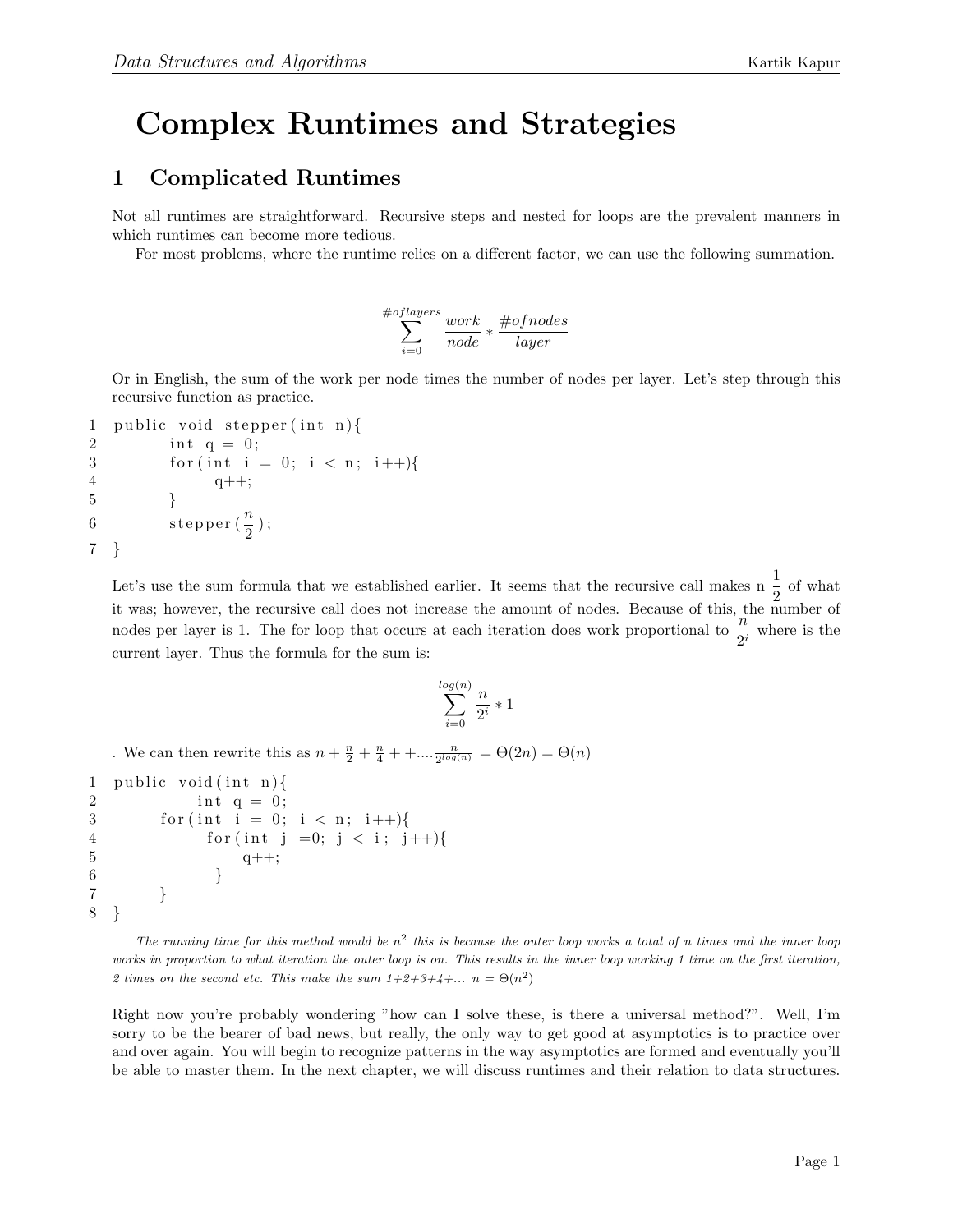## 2 Revision of Strategies for Solving Asymptotics

Now that we have gone over strategies for solving asymptotics informally, let's list when to use which method. Using the wrong method at the wrong time may result in the wrong answer or a misunderstanding.

If the code is relatively straightforward, such as a basic while loop, with no recursion or loops that rely on it, you can simply just "logic" it out and count. We have an example here:

```
1 int i = 0;
2 while (int i < N) {
3 i++;
4 }
```
The asymptotic runtime of this function is trivially  $\Theta(N)$ , no complex math is needed, just logic. These asymptotics are nice and easy; however, these are not too common.

One strategy that helps those who are more visual is the "recursion tree". For each iteration, create one more layer. Once you get a good image of it in your mind, you can stop drawing it. Let's draw a recursion tree for the following code.

```
1 public void grewt (int N)\{2 for (int i = 0; i < N ; i++){
3 System . out . println ("I am grewt");
4 }
5 grewt (N/2); grewt (N/2);
6 }
                    N
```


We could have gone done more layers, but for the sake of space, let's just do 3 layers. Now we can see from the following tree that we made, that each layer we divide by 2, and thus our work divides by two. This leads to the work per node being  $\frac{N}{2^i}$  where i is the current layer. Now, let's look at the nodes per layer-we see that each node has 2 children because of the 2 recursive calls. So the first layer has 1 node, the second layer has 2 nodes, the third has 4 and so forth. The pattern that we can see is that there are  $2<sup>i</sup>$  nodes per layer where is the current layer. Now let's try to plug all the information that we gathered into our equation:

$$
\sum_{i=0}^{\log(n)} \frac{n}{2^i} * 2^i \to \sum_{i=0}^{\log(n)} n \to \Theta(n \log(n))
$$

If you go step by step, these problems become much easier to solve